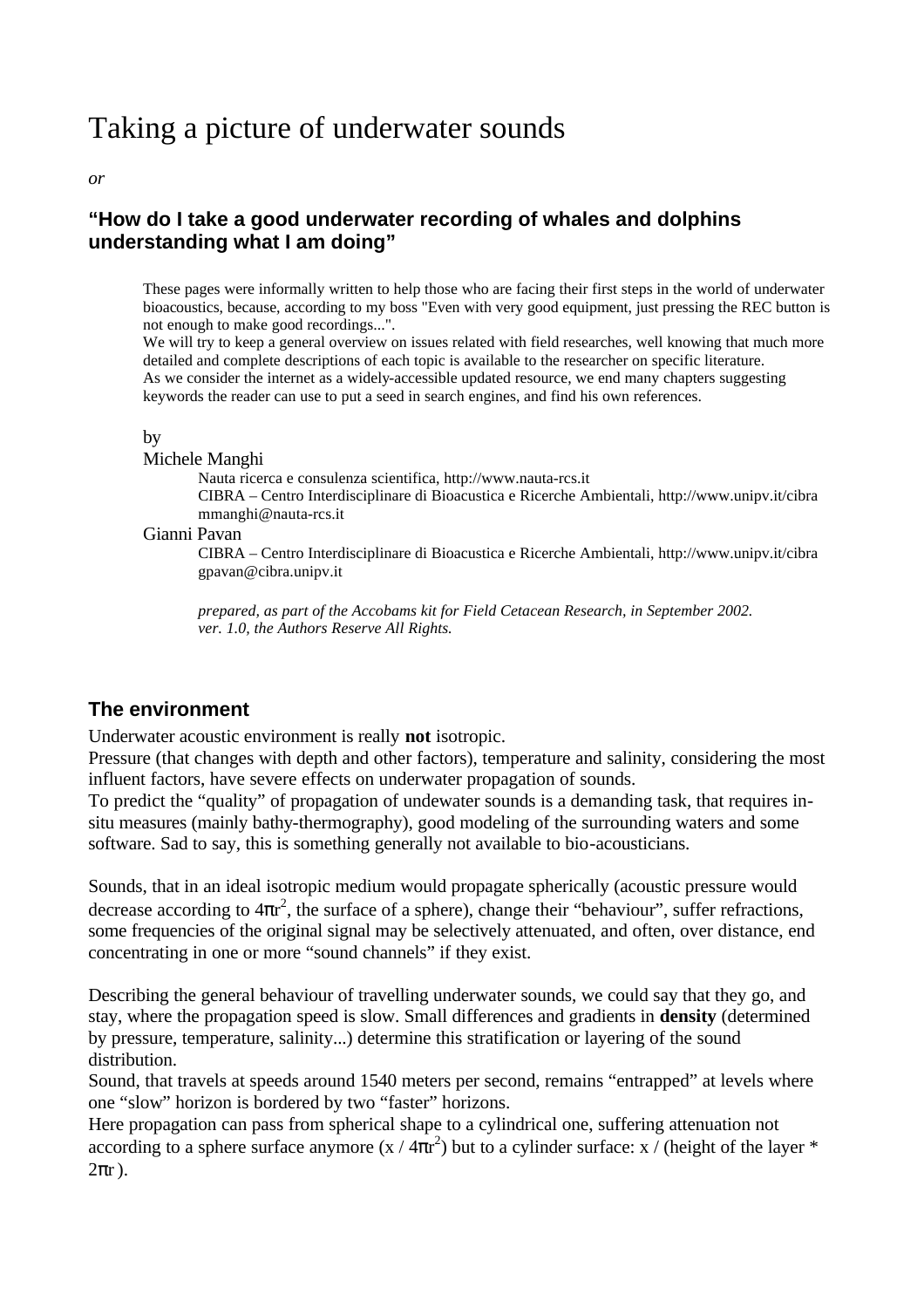A fraction only of the acoustic energy crosses these layers and can therefore hardly be detected with sensors placed in positions other than the "sound channel" itself.

It goes without saying that sensors set in sound channels collect many more data than sensors set in other positions of the water column.

Acoustic intensities in the water have a different reference point than in the air. As these "zero" points are different, and deciBel is a measure unit referred to a "zero", values in dBs in the water cannot be directly compared with those in the air.

Due to physical characteristics of the water (acoustic impedance), the same amount of power will produce in the water a level 35.5dBs lower than in the air.

At the same frequency, and due to the higher speed, wavelenghts in the water will be 5 times longer than in the air.

Underwater background noise distribution at sea is not linear. Lower frequencies have a much higher importance (about 110dB at 10Hz) than higher frequencies (35dB at 1000Hz). This noise is related to many causes, from seismic events, thermal effects and turbolence of moving water, in the low frequencies, to sea-state, ship's traffic, marine mammals and precipitations in the high frequencies.

*keywords: underwater acoustic environment, (underwater) sound propagation, sound channel, acoustic impedance, acoustic intensity, underwater noise*

## **Sensors**

As microphones are used to detect sounds in the air, **hydrophones** are used to detect sounds in the water. They are usually made of a piezoelectric sensor (a solid cristal or ceramic with the property of transforming pressure variations, what we perceive as *sound*, into electric current).

The electric signal, representing the sounds, is usually amplified within the hydrophone itself, by means of a small preamplifier, and then runs through the cable up to a second amplifier, to the recorder and/or to the researcher's ears.

As single transducers, hydrophones are usually omnidirectional or nearly omnidirectional. This omnidirectionality could change according to the frequency examined.

Hydrophones are normally described with their specifications: frequency range, sensitivity, directionality, maximum operating depth and other fringes.

As the signals produced by Cetaceans (yes, this text will consider examples with Cetaceans...) range from a few Hertz to hundreds thousands Hertz, the frequency response of hydrophones used in Cetacean research normally goes well beyond human hearing, reaching, in many cases, 300 kHz. Human hearing rolls down at 14-15-16 kHz depending on age and "hear abuse" (...attending heavymetal concerts every week does not help your hearing..).

The frequency range is probably the most important parameter when choosing the hydrophone. The researcher must choose an hydrophone that is sensitive at the frequencies he is interested in. If one is interested in ultrasounds he must then choose a sensor whose sensitivity goes well beyond 20kHz. Some bibliographic research will help in finding the frequencies at which the target animals are acoustically active.

One apparent solution: let's have the widest possible band!

It is not always true that wide-band hydrophones are better than narrow-banded. They usually cost more. Even much more. Their band (more frequency extension) can be paid with less sensitivity.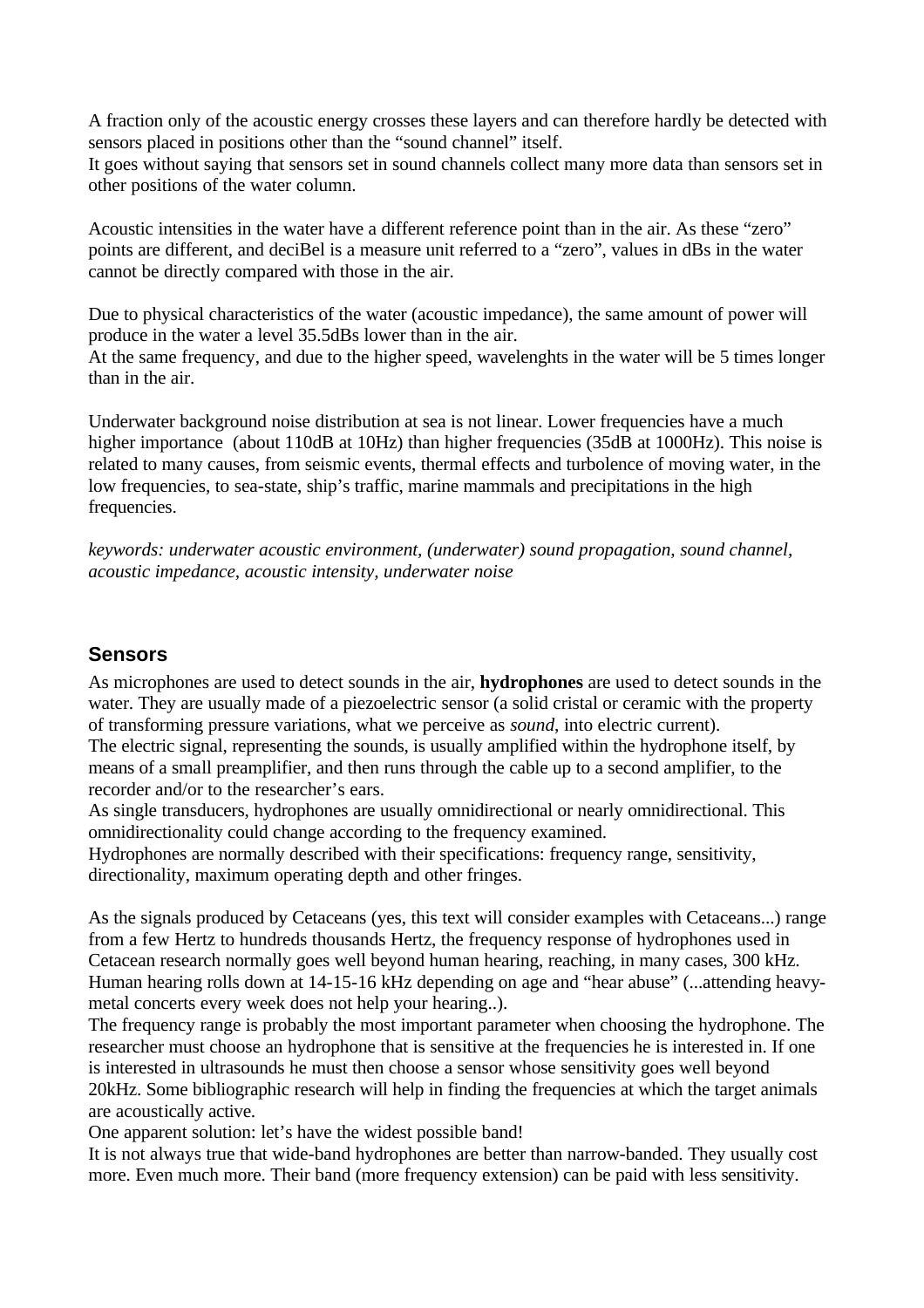If one single hydrophone gives an idea about what, somewhere around, is happening, complex hydrophonic systems are often used to gain more spatial information and raise signal to noise ratios. They consist of multiple transducers (arrays of hydrophones) assembled to be more directional and sensitive. As far as *underwater bioacoustics* is concerned, there are two main kinds of setups: stationary mono/multi-hydrophonic configurations by which to control selected areas, and towed hydrophones/arrays to continuously detect sound during navigation.

Stationary hydrophones are used from steady platforms (from inflatables to large ships or fixed coast bases) and generally have good signal to noise ratios. The absence of hydrodynamic noise related to water flow (present in towed systems) usually offers good sound quality. If they are used from a moving platform (during surveys) they will require a good sampling protocol, as sounds present while going from station to station will be missed, and an almost still boat will be needed to have good performance of the sensor (time will be precious !!).

Towed arrays allow continuous surveying in large areas while cruising. The simplest towable hydrophone is made of a single sensor, usually with a long cable (more than 100 meters), designed to have a good hydrodynamic shape and an electronic attenuation in low frequencies. It is not, literally, an *array*, as you will need two or more hydrophones to have an *array*.

Simple arrays are made of two hydrophones, usually setup in an oil-filled pipe. The pipe helps minimizing the hydrodynamic noise. Arrays can give stereophonic signals, allowing to determine "angles" from which the sounds appear to arrive. Ears, when trained a little, are usually good in performing this task.

Arrays used for military purposes, i.e. to detect submarines at great distances, may be very efficient and expensive. They are often made by hundreds of sensors and they are connected to very powerful processing systems able to perform beamforming in real-time. Beamforming is a technique based on the processing of signals detected by a series of sensors to produce a plot of received energy vs arrival direction; in other words, a beamformer allows to show the energy of received signals in a "degree *vs* time" plot. Thus it is possible to separate sources at different angles and to listen to a specific direction only.

Arrays for studying marine mammals' sounds are often based on a small series of sensors to keep low the complexity, the weight and the cost of the array. A small array can be deployed and retrieved by hand from a small platform such as a motorsailing boat.

## **What do I find when I ask for an hydrophone, and what is it good for ?**

Hydrophones are usually made of a sensor (a cylinder or a ball) with a cable that comes out of it. Sometimes a waterproof connector is interposed between the sensor and the cable, or along the cable. At the other end there usually is a box, with switches, connectors and most of the times A BATTERY !

**Connectors** are used to connect (..it goes without saying...) to a recorder or other audio equipment (please check with manufacturer if the signal is compatible with a LINE IN or a MIC IN or both !).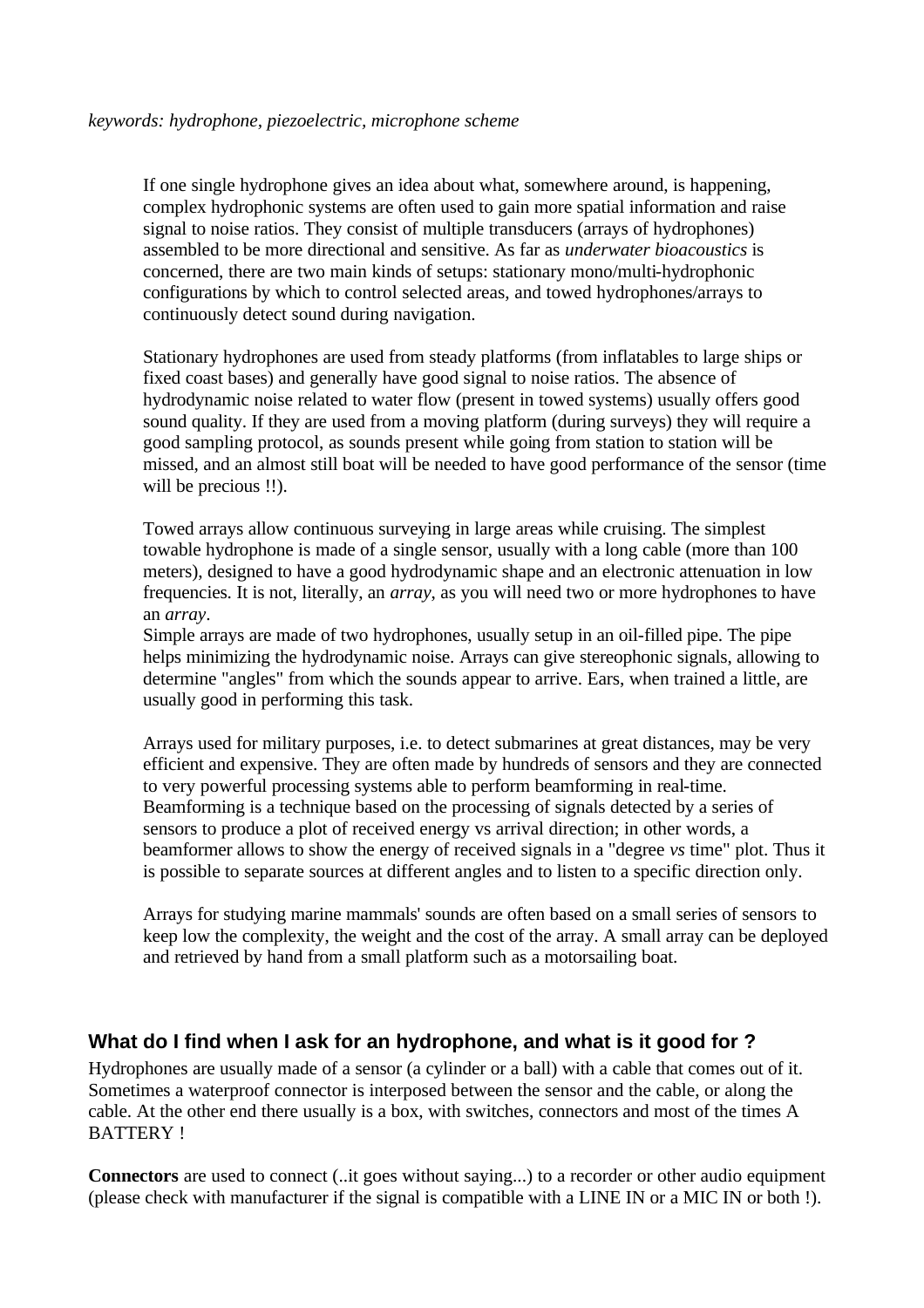A separate connector can be present for headphones (then a Volume knob should be present), another connector can be set for external power supply.

The sensor and the cable **must not be left in the sun** when out of the water. The sensor is quite a robust item, but direct sunlight, over a coating that usually is black, can produce high temperatures. And high temperatures can brake ceramics inside, brake inner cabling, brake external cable coating, alter physical characteristics.

It is a good practice to protect from direct sunlight the cable that goes from your recorder down to the water as well. An old T-shirt works good for this.

The cable is usually the most delicate part of both stationary and towed hydrophones

**Waterproof connectors** are waterproof when correctly tightened. You should rinse them, and the whole cable, in fresh water, after use. You should carefully clean everything before winter storing. Ask manufacturer about using de-oxidizers or silicon grease sprays in the connectors (they could be bad on your cable or connector).

**"Microphone level" is lower than "Line level".** A Microphone output connected to a Line input usually results in a very weak or undetectable signal. If one person has Mic outputs and Line inputs only (and really needs to connect them !), he should use a preamplifier to pull up the signal levels.

Some recorders have a **filter switch** on Mic inputs. We talk about filters separately.

Most recorders have a **recording level** knob. Levels must be set carefully, and should stay around 0dB with an average signal. A *peak* indicator is often present, and should really seldom light itself if levels are correctly set.

If you want to connect **two headphones** to a single hydrophone, using a Y splitter, you should use the same brand and model of headphones. Using different models can produce unpredictable results in your ears, but can hardly brake anything.

If an **external power supply** is requested USE AN EXTERNAL BATTERY, NOT MAINS. Batteries are by far the best power source you can use for this kind of audio device. The battery you are using should be disconnected from any equipment other than your hydrophone. Using a 220/110 V power supply, an inverter, batteries connected to the boat or anything else, could produce unpredictable noises in your system, ground loops, 50 / 60 Hz buzzes, or simply misleading noises at variable levels and frequencies.

# **Filtering a signal**

Filtering is bad, filtering is good, filtering is necessary, everything filters. "Any medium through which a signal passes can be regarded as a filter" (http://www-ccrma.stanford.edu/~jos/filters/What\_is\_Filter.html). According to this, a sound propagating in the water is first filtered by the water itself.

To filter means to attenuate (most of the times attenuate only, not cancel !) a part, in frequency, of the original signal. Filtering is frequently used to reduce the weight (intensity) of part of the spectrum, when this part is more intense than the part of the spectrum the researcher is interested in. Not only. Filtering is necessary in digital recorders to limit the acquisition upper band of the system. (check *aliasing* and *anti-aliasing filtering* in literature)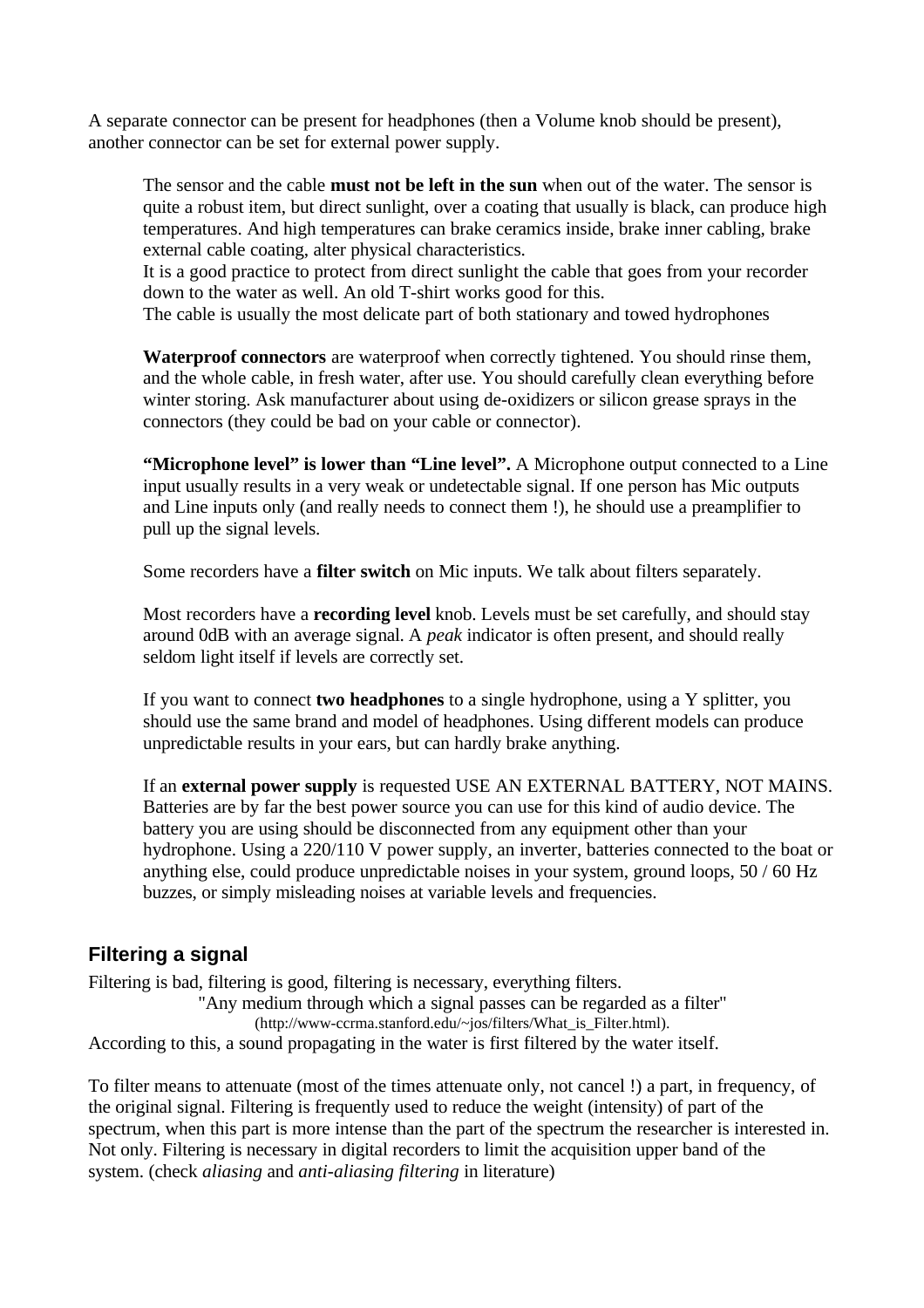Filters can be, in general, high-pass, low-pass, band-pass and band-stop or notch. They do what they are named after: an high-pass lets frequencies over its value pass, a low-pass does the opposite, a band-pass lets a band between two frequecies pass while a band-stopper or notch attenuates a specific band.

Filters have a frequency value at which they start operate (frequency of intervention), and a typical steepness. The steepness is the amount of attenuation the filter is giving to the signal along the frequency axis.

#### Example

A low-pass filter is declared to attenuate signal 6dB per octave starting at 1000Hz. Remebering that one octave is the space that separates one frequency from its double (or half) and that 6dB is the space that separates one intensity from its double (or half), the reported filter will operate on the signal attenuating the intensity by half for every doubling of the frequency.

Filters with a 6dB attenuation are called "one-pole filters", or "first order filters ". Two poles filters, or second order filters operate a 12dB attenuation, and so on.

#### Example.

The spectrum (the distribution of intensity versus frequency) of undewater noise shows that low frequencies (less than 50Hz) are very intense. This noise is mostly created by the movement of water masses and is everywhere as it propagates very well. Its level grows lowering the frequency.

Let's imagine a researcher who uses an ideal hydrophone that equally and correctly transforms any frequency into its electric image. This hydrophone would correctly work with intensities going from complete silence up to a certain amount of pressure or dBs. We can name this feature of the hydrophone "dynamic range". If our dynamic range is 100, the noise at very low frequencies could be 70.

This would mean that only 30 units of his dynamic range could be used to rapresent signals in the same frequency band of the background noise. It would be very easy to fill these 30 units and reach the maximum dynamic range of the sensor. Once the dynamic range is filled, the sensor would not correctly rapresent ANY frequency. Not even the high ones. This is why most of the hydrophones have a built-in high-pass filter that attenuates low frequencies.

**Filtering has nothing magic in it**. You will **never** be able to have a recording cleaned from unwanted noise if this noise is in the same frequencies you are interested in. If in a recording, for example, you are looking for whistles that range from 5kHz to 12kHz, you can use a band-pass filter that acts on these two limits, reducing signals outside these limits, but the noise within these limits can not be reduced without reducing the signals themselves.

*keywords: audio filter, signal filtering, anti-aliasing filter*

## **Signal storing**

Signals can be recorded on analog and digital devices. These devices store the electric image of the signal as converted prom the environment by the transducer. A good recorder must record signals without alterations matching their dynamic and frequency ranges and preserving their features. **Analog tape recorders**, both compact cassette and open-reel recorders, degrade the signals they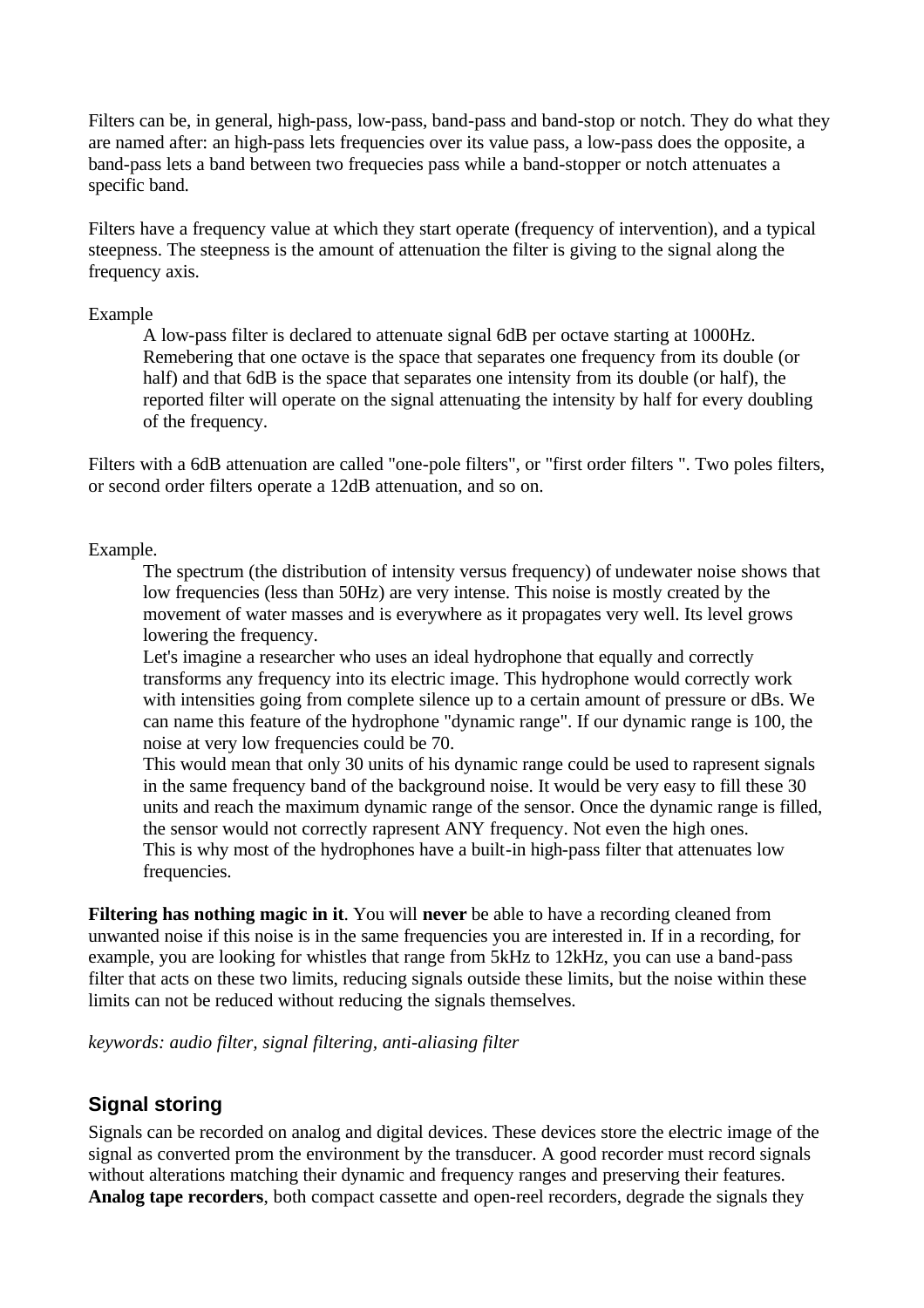record by adding hiss, distortion, frequency response alterations, speed variations (*wow and flutter*), print-through effects, and drop-outs.

**Digital recorders** get rid of these problems. Within the dynamic range and the frequency limits, due to the number of bits and sampling frequency they use, they record and reproduce signals with great accuracy, low noise, good frequency response, and no speed variations.

DAT (Digital Audio Tape) standard is based on 16 bits of resolution and a sampling frequency of 48000 samples/second to allow, respectively, about 90 dB of dynamic range and a frequency response of 10Hz-22kHz. Some DAT recorders allow two additional modalities: 16 bit at 44100 s/s (frequency response up to 21kHz) to allow a direct mastering of CDs and 12 bit at 32000 s/s (frequency response up to 15kHz) to double the recording duration of the tape.

DAT recorder delivers a sound quality slighty better than CD in a small, easy to use and easy to store, long duration, tape-based format. And, since DAT is a standard, it is easy to exchange tapes with others. Also, digital transfer to and from a computer allows duplication, editing and analysis in an entirely digital domain. Digital transfer from DATs to computers is allowed by specific boards with digital I/O capabilities.

...not even DAT is anyway perfect! ...Both recorders and tapes require care and tape duplication is a safe measure to preserve valuable recordings.

Some new products for portable direct digital recording are today available. We are talking about MP3 players that can record sounds on an hard disk as ordinary WAV files or compressed files. They are very portable, better than a standard tape cassette but not as good as a DAT, battery consuming (this is a great problem), and not that expensive. The Italian distributor of Creative Labs has offered one of their JukeBox (Nomad 2) for a trial. It proved to be acoustically, when recording, not as good as we hoped. Now a third generation improved product is available, and on its 20GByte hard disk more than 30 hours of uncompressed sound can be recorded with a much better quality. Products from other brands are available but not tested by us. These products all have a digital interface to transfer your files to a computer.

**Long-term storage** is quite a thrilling topic, and while digital media when even partially damaged is often totally unrecoverable, analog systems generally still offer more stability over time. With much lower quality.

Recordist must be aware of the requirements of their analysis and of the limitations due to their entire recording chain (acoustic transducer + cables + recorder + tapes). While it is important to choose components carefully for their specific features, it is essential that their combination results in an optimally performing system. Even one single low quality component only, when added to a superb recording chain, will condition signals with its features, lowering the whole recording to its standard.

**DAT recorders** deal mainly with audible signals: their frequency response allows very good recordings from low frequency signals, as low as 10 Hz, up to 22 kHz. Unfortunately, they can't be used to record ultrasounds: for frequencies higher than 20 kHz specific and expensive instrumentation recorders are required.

DAT recorders with doubled speed and 96k s/s were developed to record and play two channels with 40 kHz bandwidth; other DAT models offer four channels with 20 kHz bandwidth or 8 channels with 10 kHz bandwidth.

We have to consider that consumer DAT recorders are disappearing as they are replaced by MiniDiscs and MP3 recorders. Professionals concerned with high quality sound recording deal with expensive professional DAT recorders and emerging technologies such us optical disks (CDs and others), solid state recording, hard-disk recording.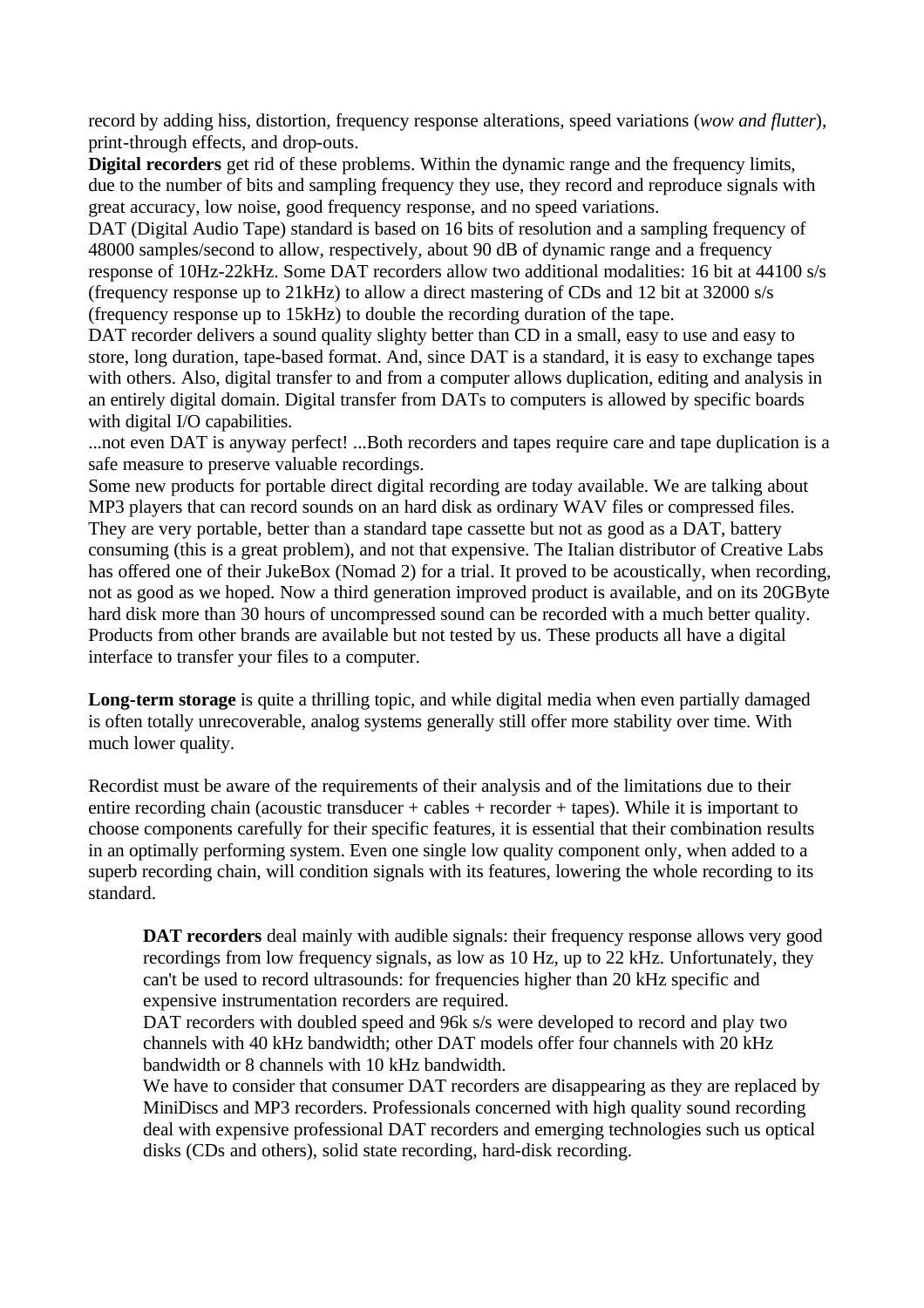## **Laptop recording**

Recording on a PC, either desktop or laptop, may have great advantages. Quite inexensive sound boards for desktops are now available with 192k s/s to provide more than 80 kHz of useful bandwidth while dedicated instrumentation acquisition boards can sample up to 500k s/s, giving a band of more than 200kHz.

For laptop use, USB and FireWire sound devices allow up to 8 channels at 96k s/s. A 30 GB hard disk can record 45 hours with DAT quality (16 bit, stereo @ 48kHz); larger disks can allow to record for weeks.

### **Some words about the DCC and the MiniDisc**

These two digital media were developed to provide the consumer market with digital performance at low-cost. Both of them offer some very attractive features: the DCC (now discontinued) offered the ability to play old compact cassettes while the MD offers random access typical of all disc-based systems. They sound fine, with low noise and undetectable *wow* and *flutter*, but unfortunately are both based on sound compression algorithms which degrade the sound they record. Sound compression algorithms are based on the statistical features of music and human hearing: they discard all non-audible sound details. For these reasons, even if they appear good, they are not suited to record sounds whose features don't correspond to the models on which compression algorithms are based.

### **Instrumentation recorders**

Instrumentation recorders are typically suited to record signals whose frequencies are lower or higher than those audible by man. These instruments often allow recording many independent channels at a time (multi-channel recorders) and have several tape speeds to be selected in relation to the recorded frequencies: higher speeds for record higher frequencies. They can be both analog or digital. To record frequencies up to 100 kHz, analog recorders run at tape speeds up to 76 cm/s. Instrumentation recorders designed to record ultrasounds are very expensive and not well suited for field use; thus, cheaper devices to detect and possibly record ultrasound were developed to study echolocation in bats. Instrumentation recorders are now replaced by dedicated or general purpose PC systems equipped with data acquisition interfaces and large hard disks. PC based systems can acquire and record signals from 0 Hz to many MHz.

*keywords: DAT recorders, digital audio recorders, AD interface, audio recorder*

# *Using a simple single hydrophone*

Using a single simple hydrophone can be a very exciting experience. Human ears are not made to detect underwater sounds, and even if it is true that if one person is swimming nearby a clicking sperm whale he will hear the clicks, most of the times the detected sounds are something new to our ears.

Once that the researcher has read these pages, understanding that nothing is *really* that simple and that many variables are acting on the propagating sound and on the equipment, he is ready to put the hydrophone in the water.

#### What will he do ?

The hydrophone cable will usually be shaked by the current, if any current is present. It will transmit noise and vibrations, and so must be somehow isolated from surface movements. How ? using 1 metre of a simple elastic band (green) and a weight (black). The cable must be kept 50% longer than the elastic. The elastic should be fastened to the cable in three points (a couple of meters before the hydrophone), keeping the cable loose and S shaped. The weight (much better an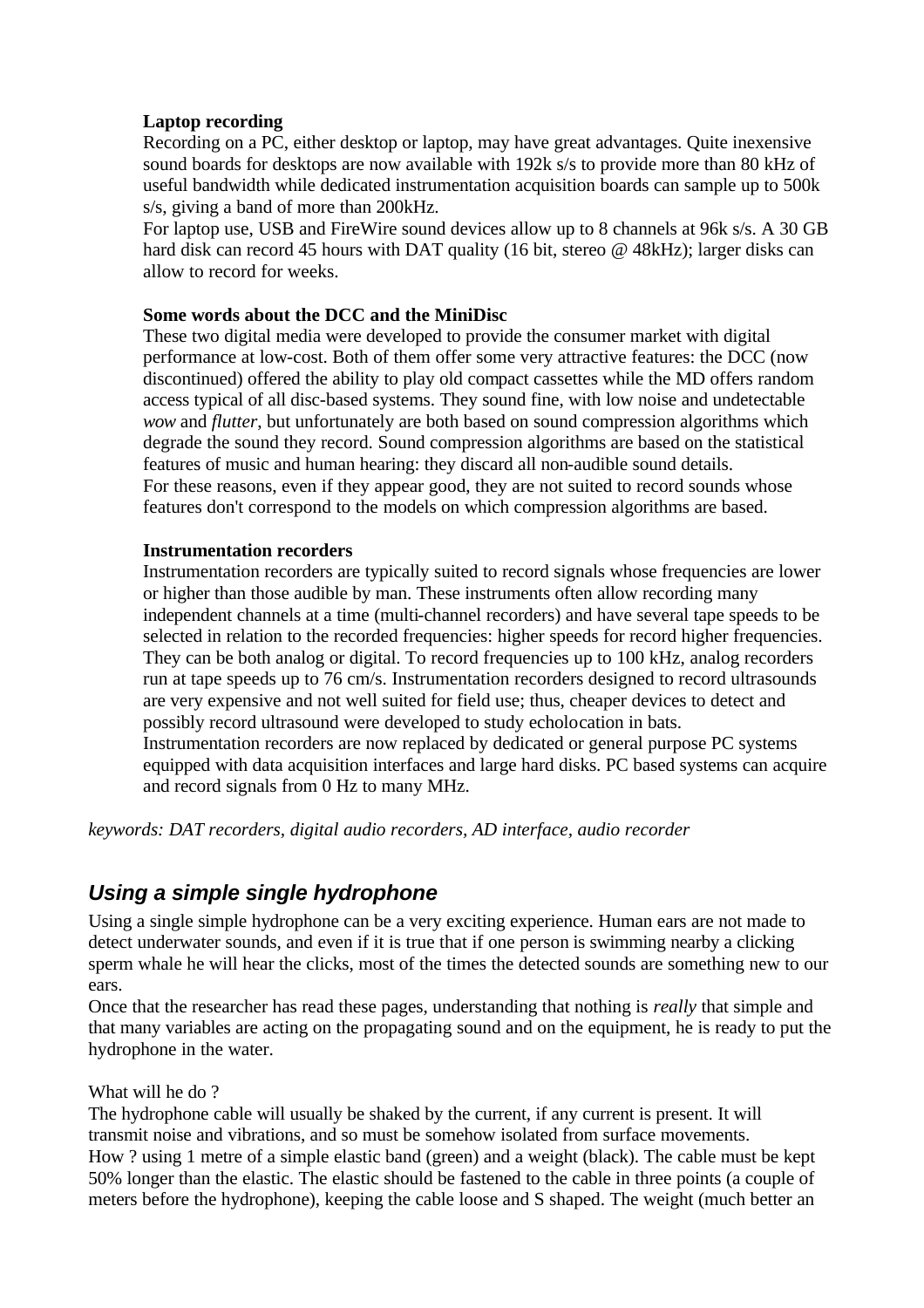hydrodynamic shape) must be fixed short before the hydrophone. To give the hydrophone an higher inertia in the water, a 20cm disk (pink) can be fixed along the cable where the weight is fixed as well.

Again, isolate the cable from the boat using something soft, and protect the cable from direct sunlight.



Try to listen at different depths, going down to the thermocline bottom (sometimes more than 40 or 50 meters). As explained before, sound propagation can be very tricky and hard to predict. If you are using a recording system always connect your headphones at the end of your recording chain. Sounds could be very good at the beginning, but could be distorted somewhere along the chain.

## Which frequencies are interesting ?

If an excellent hydrophone with a 150kHz band is connected to a DAT, signals up to 22kHz only will be recorded. If connected to a digital 96kHz sampling system, signals up to 46kHz will be correctly recorded. If connected to a 500kHz sampling system, with a 200kHz low-pass filtering (to avoid aliasing), signals up to 150kHz will be excellently recorded, frequencies from 150kHz to 200kHz will be recorded according to the typical hydrophone attenuation, and frequencies over 200kHz will be recorded according to the hydrophone attenuation added to the filtering attenuation. Frequencies near 250kHz and over should then be so low in intensity that aliasing should then not occur at all.

This example is reported to show that the hydrophone itself is not enough to define the instrumental limits, and the worst system of all is, not to be forgotten, are our ears, limited to 16-18 kHz.

## **Arrays of hydrophones**

As spatial information is lost using a single hydrophone, "dipole" arrays are used to retain basic information about spatial distribution of sound sources. Two or more hydrophones can be set in geometrically defined positions and can be used to determine the direction from where a sound is arriving. This can be done statically, using two or more stationary hydrophones, or can be done dinamically, using towed arrays of hydrophones.

These setups have extensively been used by military underwater surveillance systems, and are now available to scientific teams with medium budgets.

While who is writing has almost no experience with stationary arrays, towed dipoles has exensively been used by the team he works with. An efficient array is easy to deploy, and can be operated from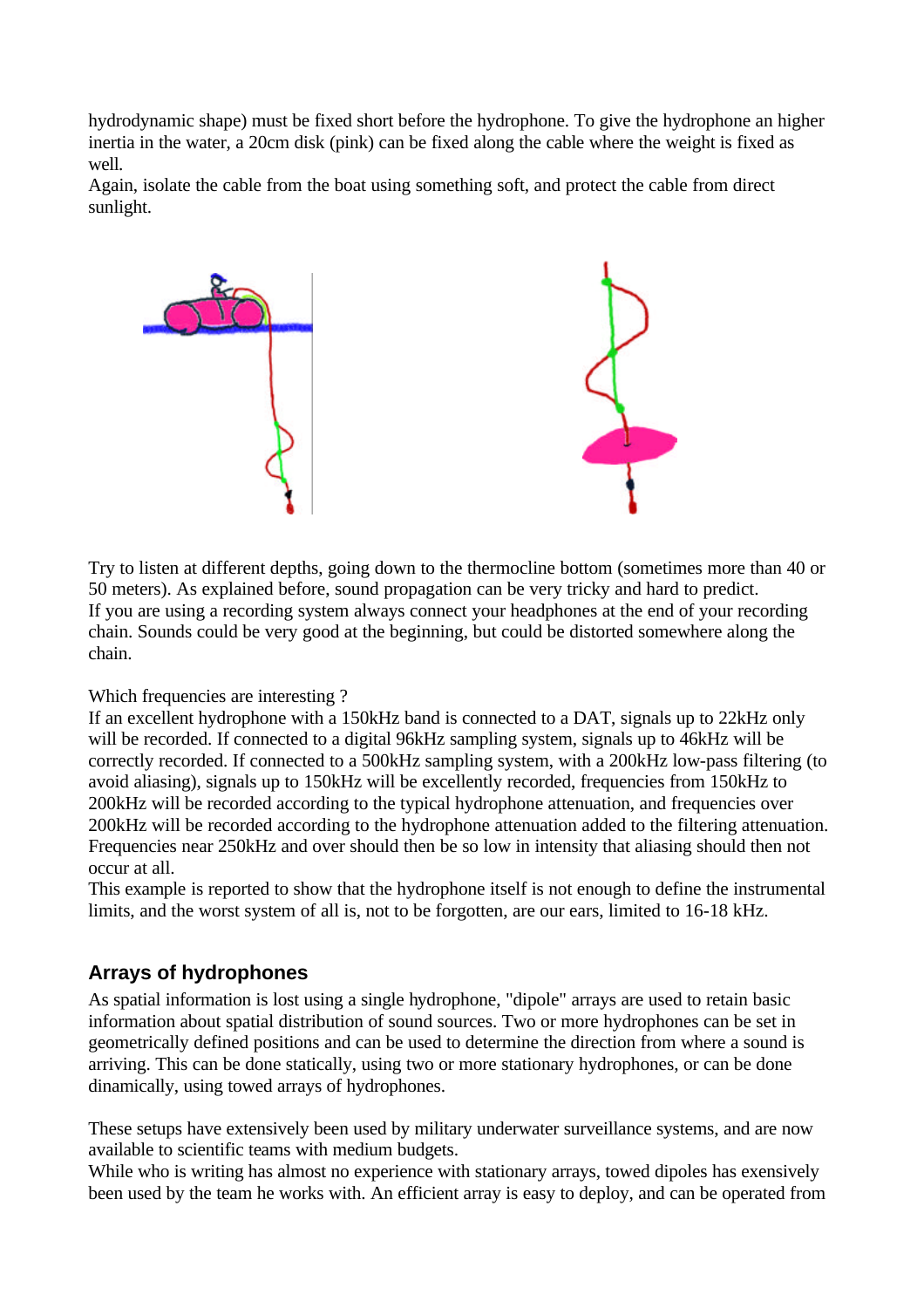non specifically equipped vessels. A depth-meter, connected to the pressure transducer in the array, displays the operating depth in real-time so that it is possible to strike a known "propagation channel" and to evaluate the timing of surface reflected echoes. The whole instrument setup, including a laptop computer and additional equipment and interfaces, is powered by batteries and photovoltaic panels.

# *Sound analysis briefly*

## **Introduction to sound analysis**

Sound analysis allows to display the features of acoustic signals graphically, and, thus, to understand and measure their structure and to correlate it to observed species, behaviours and situations. Spectrographic representation of animal voices has been widely used since the first analogical analysis instruments were developed for military acoustic research.

The transformation of signals in the digital domain allows a new approach in the management of the data, thus easing operations of filing and analysis in connection with both the listening and the realtime display of the signals.

A number of analysis techniques are available; usually, they are based on dedicated digital systems or are carried out with general purpose computers equipped with suitable analog-to-digital conversion devices and specific Digital Signal Processing (DSP) software.

The simplest graphical displays are the **oscillogram**, which shows the waveform of the signal, and the envelope, which shows the amplitude of the signal in regard to time.

The most significant analysis is the **spectral** one, as it shows the signal frequency composition: instantaneous spectrum (frequency-amplitude plane) shows frequency components of a short segment, while the representation of more spectra, computed on consecutive segments, shows the evolution in time of its frequency structure. This is achieved by showing the spectra in an ordered time series, representing them, for instance in a three dimensional space (frequency-amplitudetime).

The most effective and easy to understand display is the representation on the frequency-time plane, with the component intensity coded through a colour scale. This kind of analysis is usually called spectrogram, or SonaGram<sup>TM</sup> since it was first realized by the Kay SonaGraph<sup>TM</sup>. It is largerly used to analyze animal sounds as well as human voice.

Since spectrographic analysis, actually based on the windowed FFT (Fast Fourier Transform), is unsuited to analyze some non-stationary signals due to the uncertainty principle, several other processing techniques (zero-crossing, wavelet, Wigner-Ville) have been developed to resolve the frequency-time structure of complex signals or to accomplish particular tasks.

Using graphic representations, one researcher can easily compare signals to find similarities, to classify them according to their morphology, related behaviours, supposed meanings or individual emittors.

# **Equipment for sound analysis**

Several instruments on the market allow to analyze animal sounds; most of them can acquire and store a signal segment to be later processed, analyzed, displayed and/or printed in one or more graphical formats. Basic hardware must include Analog-to-Digital (AD) and Digital-to-Analog (DA) converters with at least 16 bit resolution, selectable sampling frequencies up to 50000 s/s to allow analysis up to 22 kHz, and sharp low-pass filters to avoid aliasing.

More advanced and expensive equipment should include fast CPUs and highly optimized software, fast AD/DA boards to acquire ultrasounds, a DSP board to speed-up some intensive computation, a digital I/O board to directly connect an external digital device such as a DAT recorder.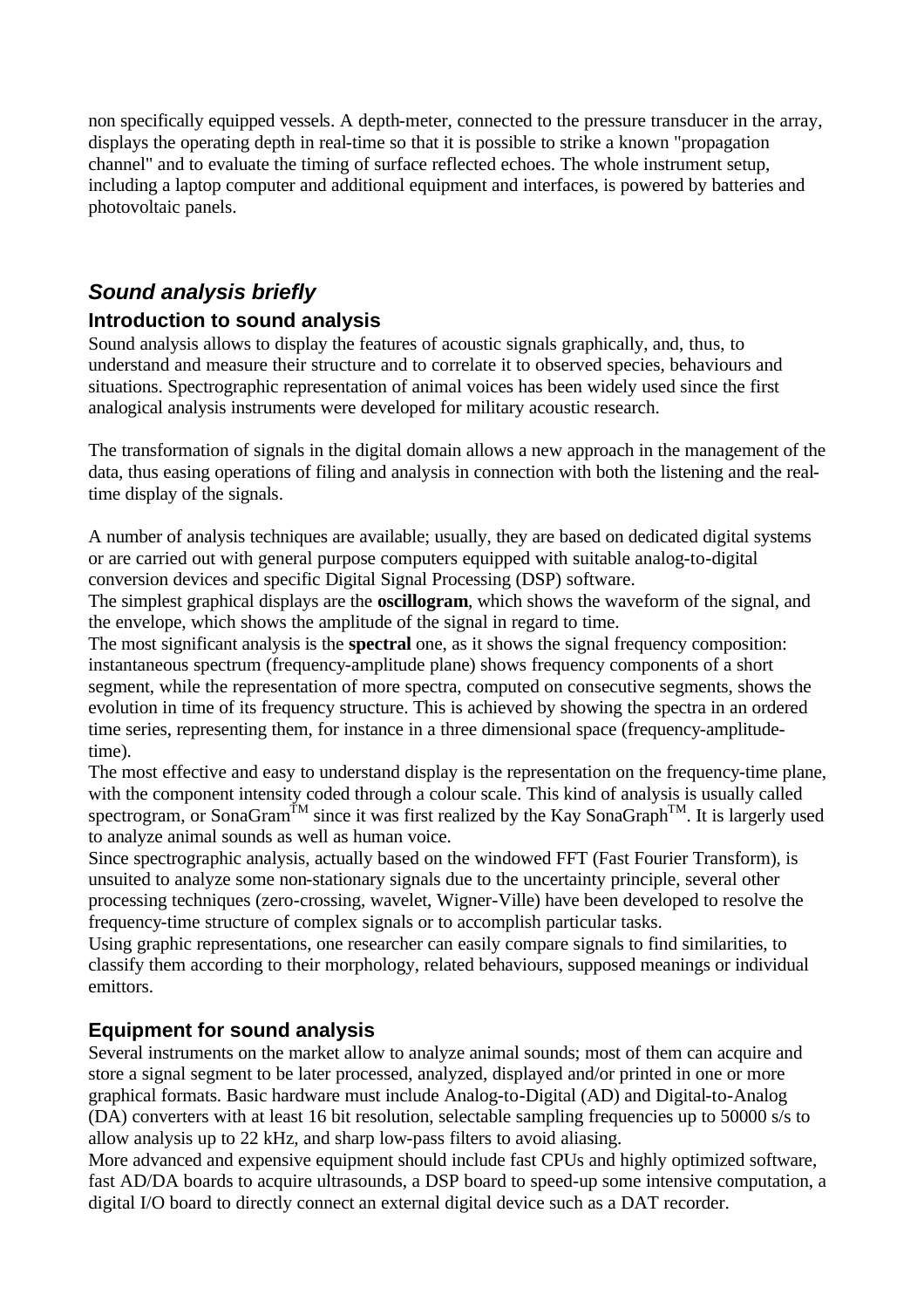Many excellent AD/DA boards are now available to provide up to 192k s/s sampling with 24 bits of accuracy. As hard disk can now store more than 120GB, PC recording can be an effective alternative to stand-alone audio or instrumentation recorders.

A number of programs running under Windows allow to record, edit and play-back sound files, although only few of them allow to visualize in detail their acoustic structure and can be effectively used for bioacoustic research.

# **DAT to PC connection**

Most high quality PCI sound boards now include digital I/O capabilities to transfer a recording made with a DAT to the PC digitally, without any further conversion. A digital connection allows to transfer the recorded materials to the PC and back without any further degradation related with additional - and not needed - AD and DA conversions. In this way the quality of the recording is completely preserved.

The most advanced boards have both electrical (SPDIF and AES/EBU) and optical (TosLink) I/O; some also have an ADAT interface for connecting 8 channels ADAT peripherals.

Other than on PCI boards for desktop PCs, digital I/O is also available for notebooks through many USB audio interfaces and the recently introduced FireWire audio interfaces.

It is important to carefully verify the digital I/O capabilities of the selected board: some cheap devices don't perform direct digital transfer of data but they do perform a real-time sampling rate conversion (SRC) in the digital domain. This might be sometime useful, for example to downsample to 44.1kHz a 48kHz DAT recording for CD mastering purposes. Unfortunately, in these devices, sample rate conversion may occur even if transferring a 48kHz DAT recording to a 48kHz sound file!! This unnecessary data conversion introduces artifacts which corrupt the quality of the original data.

Often technical documentation does not provide information about this problem and only an accurate test can show this kind of behaviour.

## **Software for sound analysis - Windows**

The software we developed and use as an example (freely distributed in a basic version at http://www.nauta-rcs.it) is named *SEA wave – sound emission analyzer*, runs in win98/Me/NT/2000/XP and uses any installed windows-compliant sound device, including digital I/O boards and 96/192 kHz sound boards.

The full version includes analysis, recording and display tools, with real-time spectrogram and cepstrogram, spectral averaging, frequency tracking, event counting, scheduled recording, etc..

Other features include: 1 or 2 channels, real-time spectrogram display, real-time cepstrogram display, wrap-around or scrolling display, wide control on all analysis parameters, frequency-time cursor while in real-time mode, FFT size up to 16k points, frequency zoom capabilities with real-time spanning, frequency tracking, file analysis, file play with real-time display, drag & drop file play, play list management with real-time file concatenation, file recording with real-time display, display up to 1600x1200 pixels, screen save in .bmp format. Sound files and spectrograms are saved in a standard format to allow further processing with other software.

To fullfill the requirements of acoustic surveys, recording capabilities have been expanded by adding scheduled recording capabilities, on event recording, gps position logging, and a continuous survey mode to record a file each hour until all the available disks space is filled.